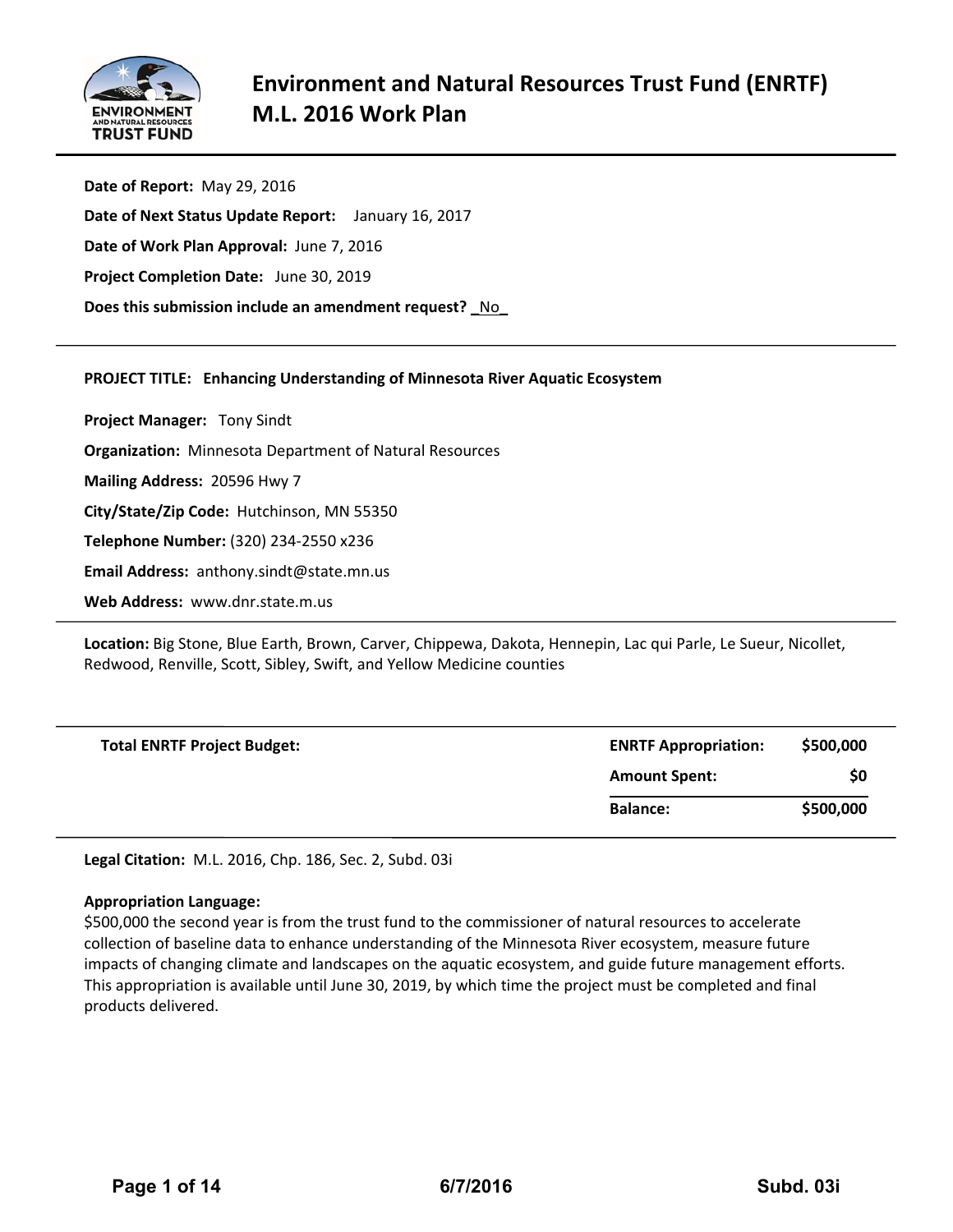**I. PROJECT TITLE:** Enhancing understanding of the Minnesota River aquatic ecosystem

# **II. PROJECT STATEMENT:**

The ecological health of the Minnesota River is being continually threatened by land conversion, population growth, climate change, and the establishment of aquatic invasive species. These factors likely have consequential impacts on lower trophic organisms (i.e., phytoplankton, zooplankton), physical habitat (e.g., channel dimensions, floodplain connectivity), backwater ecosystems, and sensitive fish species (e.g., Shovelnose Sturgeon, Paddlefish) among many other elements of the Minnesota River system. Additionally, conservation efforts within the Minnesota River watershed may have positive impacts on these elements and overall ecosystem health. Due to limited resources, current data on these elements are insufficient and diminishes the ability to measure change, understand important ecosystem functions, and monitor the ecological health of the Minnesota River. This project will accelerate collection of robust baseline data across all 320 miles of the Minnesota River to A) enhance fundamental understanding of the Minnesota River ecosystem; B) measure future impacts of land conversion, climate change, aquatic invasive species, and conservation efforts; C) inform monitoring of Minnesota River ecological health; and D) guide future management, restoration, and protection efforts. The Minnesota Department of Natural Resources (DNR) will use project funds to hire personnel, purchase supplies, and contract services necessary for accomplishing four specific project activities on the Minnesota River: 1) accelerating collection of baseline lower trophic data, 2) quantifying physical habitat characteristics, 3) inventorying backwater fish communities, and 4) evaluating population dynamics, movement, and habitat use of sensitive fish species. The DNR and other agencies will continue to build on the information gathered as part of this project and will utilize project outcomes to quantify future ecosystem changes and inform future management strategies that will ultimately benefit the ecological health of the Minnesota River.

# **III. OVERALL PROJECT STATUS UPDATES:**

**Project Status as of January 16, 2017:**

**Project Status as of July 16, 2017:**

**Project Status as of January 16, 2018:**

**Project Status as of July 16, 2018:**

**Project Status as of January 16, 2019:**

**Overall Project Outcomes and Results:** 

# **IV. PROJECT ACTIVITIES AND OUTCOMES:**

# **ACTIVITY 1: Accelerate collection of baseline Minnesota River lower trophic data Description:**

Lower trophic organisms (i.e., phytoplankton, zooplankton) are an important component of aquatic ecosystems. As primary producers, phytoplankton are the base of the aquatic food chain and are an important food source for zooplankton and other aquatic organisms. In turn, zooplankton are an important food source for many larger aquatic organisms including nearly all fish species. Abundance, composition, and timing of phytoplankton and zooplankton communities can have major impacts on aquatic ecosystems and can greatly influence survival, growth, and recruitment of fishes. Both phytoplankton and zooplankton communities are extremely sensitive to environmental change and are influenced by a variety of physical and biological factors including temperature, hydrology, turbidity, nutrients, competition, and predation. Thus, climate change, eutrophication, altered hydrology, and invasive species can have major impacts on lower trophic ecology, and consequently aquatic ecosystems.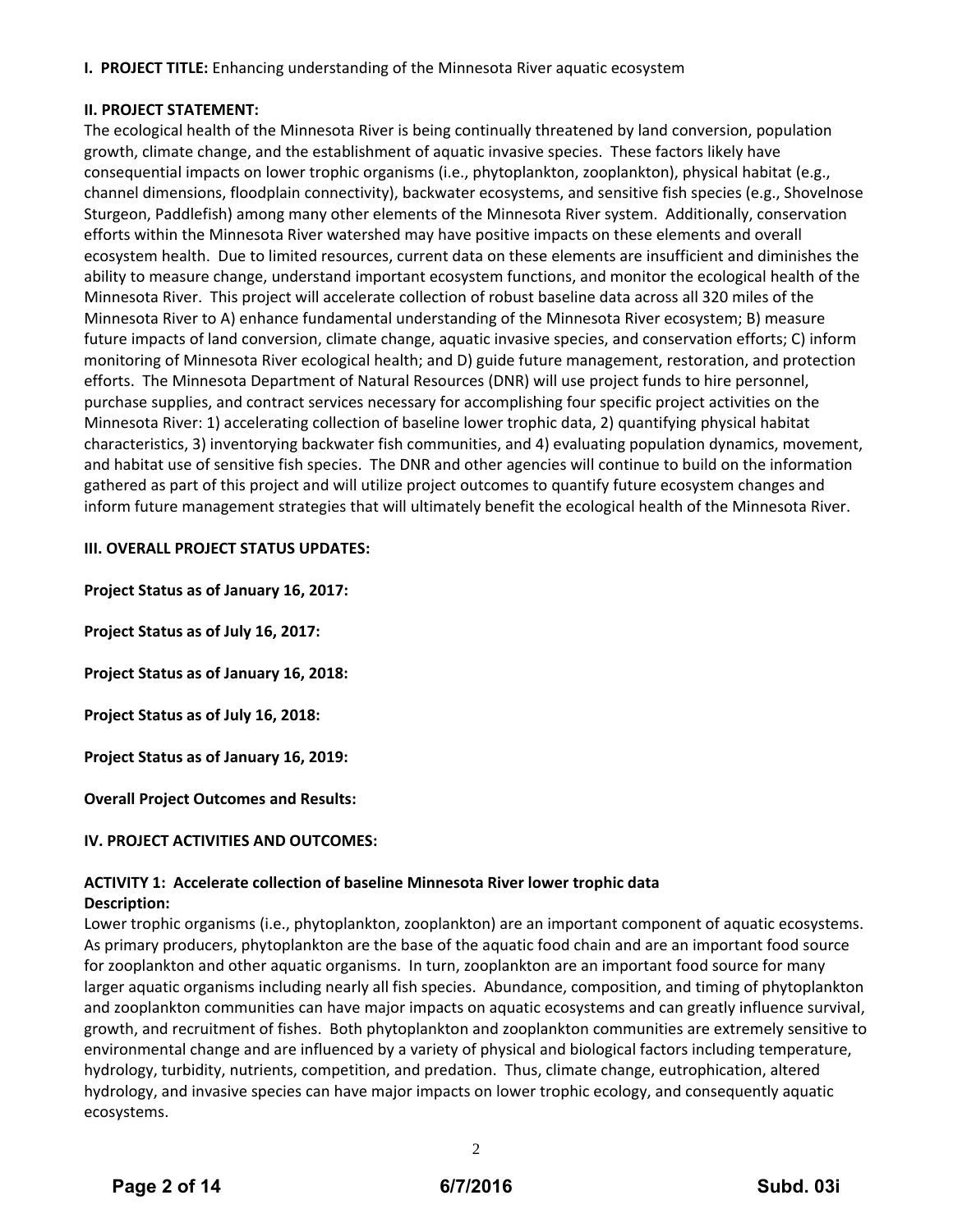Phytoplankton and zooplankton community dynamics have been extensively studied in lakes and oceans, but considerably less is known about lower trophic ecology in riverine systems such as the Minnesota River. Many native Minnesota River fishes including Bigmouth Buffalo *Ictiobus cyprinellus*, Emerald Shiner *Notropis atherinoides*, Gizzard Shad *Dorosoma depedianum*, and Paddlefish *Polydon spathula* rely on zooplankton as a primary food source. Unfortunately, limited knowledge and data restrict the ability to predict or quantify how changes in land use, climate, and hydrology within the Minnesota River basin affect the lower trophic ecology of the Minnesota River. The threat of invasive carps *Hypophthalmichthys spp.* and Zebra Mussel *Dreissena polymorpha* expansion into the Minnesota River is of further concern as they would have predatory impacts on plankton communities and consequently competitive impacts on native organisms such as Paddlefish and freshwater mussel species. For example, research conducted on the Illinois River showed that although zooplankton densities haven't been significantly impacted by the establishment of invasive carps, the zooplankton community has shifted towards smaller species (rotifers) resulting in a significant zooplankton biomass decline.

For this project activity, we will quantify spatial and temporal trends in Minnesota River phytoplankton and zooplankton communities and identify relationships between plankton communities and water chemistry parameters. Specifically, seven sites representing the spatial complexity of the Minnesota River will be selected and monthly phytoplankton, zooplankton, and water samples will be collected July-October 2016, May-October 2017, and May‒October 2018. This results in a total of 112 sample collection events. Phytoplankton, zooplankton, and water samples will be collected using standard methodologies. Water samples will be processed and analyzed by the Minnesota Department of Agriculture. Phytoplankton samples will be processed and analyzed by contracted laboratories. Zooplankton samples will be processed and analyzed by DNR staff (Jodie Hirsch, Aquatic Biologist) but two additional replicate samples will be performed each month and sent to a contracted laboratory for analyses including biovolume measurements. Phytoplankton and zooplankton samples will be analyzed for taxa composition, density, and biovolume or biomass. Water samples will be analyzed for a suite of parameters including but not limited to total phosphorous, total Kjeldahl nitrogen, nitrite + nitrate, chlorophyll a, total suspended solids, total dissolved solids, ammonia‐nitrogen, and silica.

Results of this project activity will establish a baseline understanding of Minnesota River phytoplankton and zooplankton communities. This knowledge will increase understanding of the Minnesota River ecosystem, and provide the ability to predict responses to various physical (e.g., hydrology), chemical (e.g., nutrients), and biological (e.g., invasive species) stressors. Additionally, continued monitoring efforts will be able to quantify changes to Minnesota River phytoplankton and zooplankton communities as they respond to an ever changing environment.

Activity 1 Timeline:

- Prior to July 2016: Seven study sites will be selected and contract bids will be solicited.
- July 2016–October 2018: Monthly phytoplankton, zooplankton, and water samples will be collected from study sites (May-October) and sent to contracted laboratories for analyses.
- October 2018-June 2019: Minnesota River lower trophic data will be summarized and analyzed. A final report for project activity 1 will be completed by July 2019.

#### **Summary Budget Information for Activity 1: ENRTF Budget: \$ 167,438**

**Amount Spent: \$ 0 Balance: \$ 167,438**

| Outcome                                                                       | <b>Completion Date</b> |
|-------------------------------------------------------------------------------|------------------------|
| 1. Quantify spatial and temporal variability of Minnesota River phytoplankton | 06-30-2019             |
| communities (7 sites, 16 months)                                              |                        |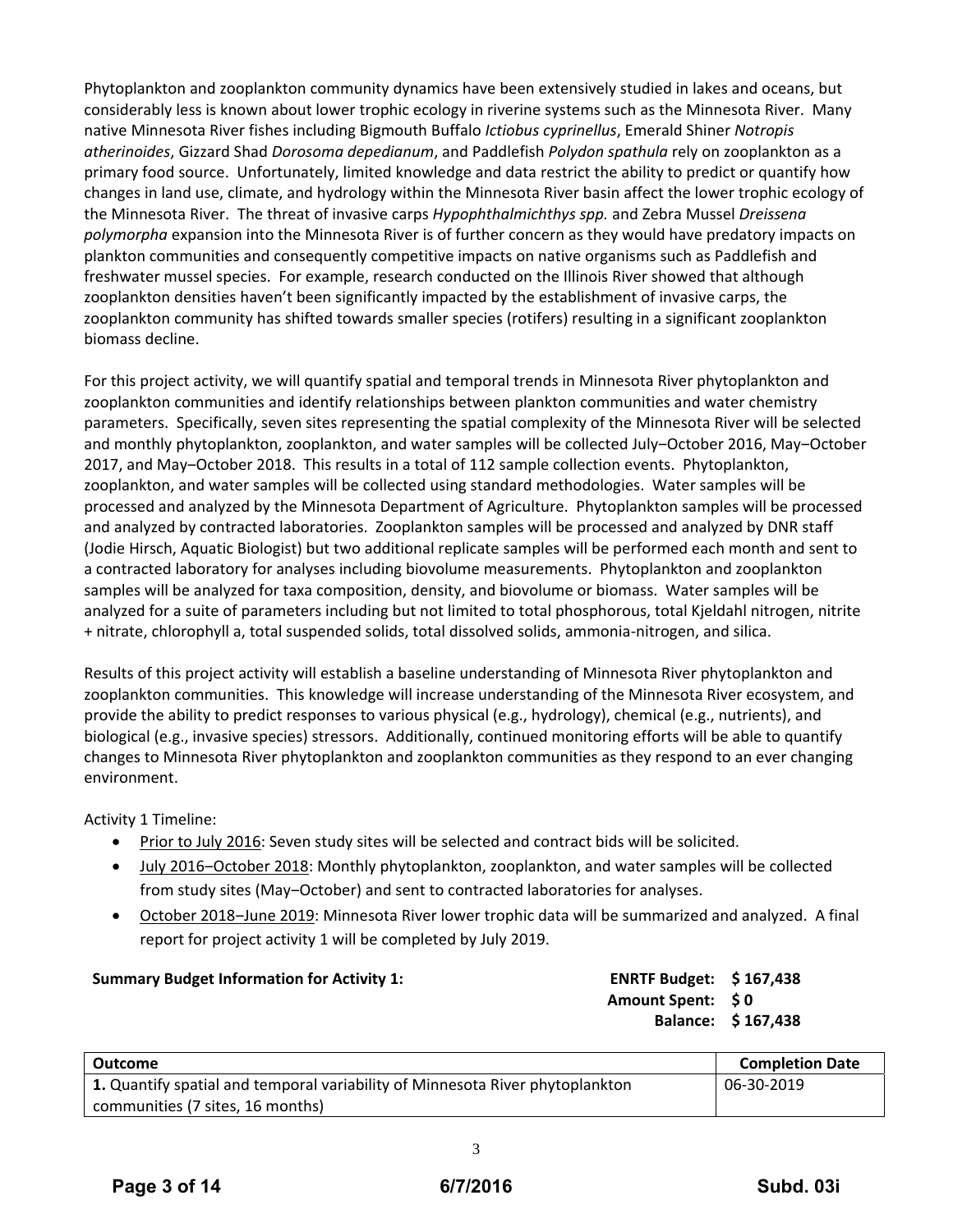| 2. Quantify spatial and temporal variability of Minnesota River zooplankton     | 06-30-2019 |
|---------------------------------------------------------------------------------|------------|
| communities (7 sites, 16 months)                                                |            |
| 3. Identify relationships between Minnesota River phytoplankton and zooplankton | 06-30-2019 |
| communities with water chemistry parameters                                     |            |

**Activity Status as of January 16, 2017:**

**Activity Status as of July 16, 2017:**

**Activity Status as of January 16, 2018:**

**Activity Status as of July 16, 2018:**

**Activity Status as of January 16, 2019:**

**Final Report Summary:**

#### **ACTIVITY 2: Quantify physical habitat characteristics of the Minnesota River Description:**

Physical habitat characteristics of the Minnesota River have a direct influence on aquatic organisms from phytoplankton to fish. For example, most fish species require specific habitat features (e.g., depth, substrate, current velocity, aquatic macrophytes) for successful spawning. Rivers are a dynamic landscape feature strongly influenced by watershed characteristics, climate, and underlying geology. Establishing baseline habitat data is important for understanding how changes in land use and climate impact the physical features of the Minnesota River. Furthermore, since habitat features greatly influence aquatic organisms and communities, monitoring changes in habitat features will inform how and why aquatic ecosystems respond.

For this project, we will establish at least 12 fixed sites where channel dimensions and physical habitat characteristics will be quantified within the Minnesota River. Specifically, at each fixed site, cross sections will be established where depth profiles and channel dimensions will be measured. Additionally, various physical habitat characteristics (e.g., substrate, woody cover, riparian vegetation, bathymetry, etc.) will be quantified within 1km study reaches. Protocols developed as part of this project activity will be used to monitor physical habitat changes in the Minnesota River over time.

Activity 2 Timeline:

- Winter and spring 2016: Fixed habitat study sites will be identified and habitat survey protocols will be developed.
- Summer and fall 2016, 2017, and 2018: Habitat surveys will be completed at ≥12 fixed sites.
- Winter 2018—Spring 2019: Data will be summarized and the final report for project activity 2 will be completed by July 2019.

| <b>Summary Budget Information for Activity 2:</b> | <b>ENRTF Budget: \$98,437</b> |  |
|---------------------------------------------------|-------------------------------|--|
|---------------------------------------------------|-------------------------------|--|

**Amount Spent: \$ 0 Balance: \$ 98,437**

| Outcome                                                                                 | <b>Completion Date</b> |
|-----------------------------------------------------------------------------------------|------------------------|
| <b>1.</b> Quantify channel dimensions at $\geq$ 12 locations along the Minnesota River  | 06-30-2019             |
| 2. Quantify habitat characteristics for $\geq$ 12 1km reaches along the Minnesota River | 06-30-2019             |

#### **Activity Status as of January 16, 2017:**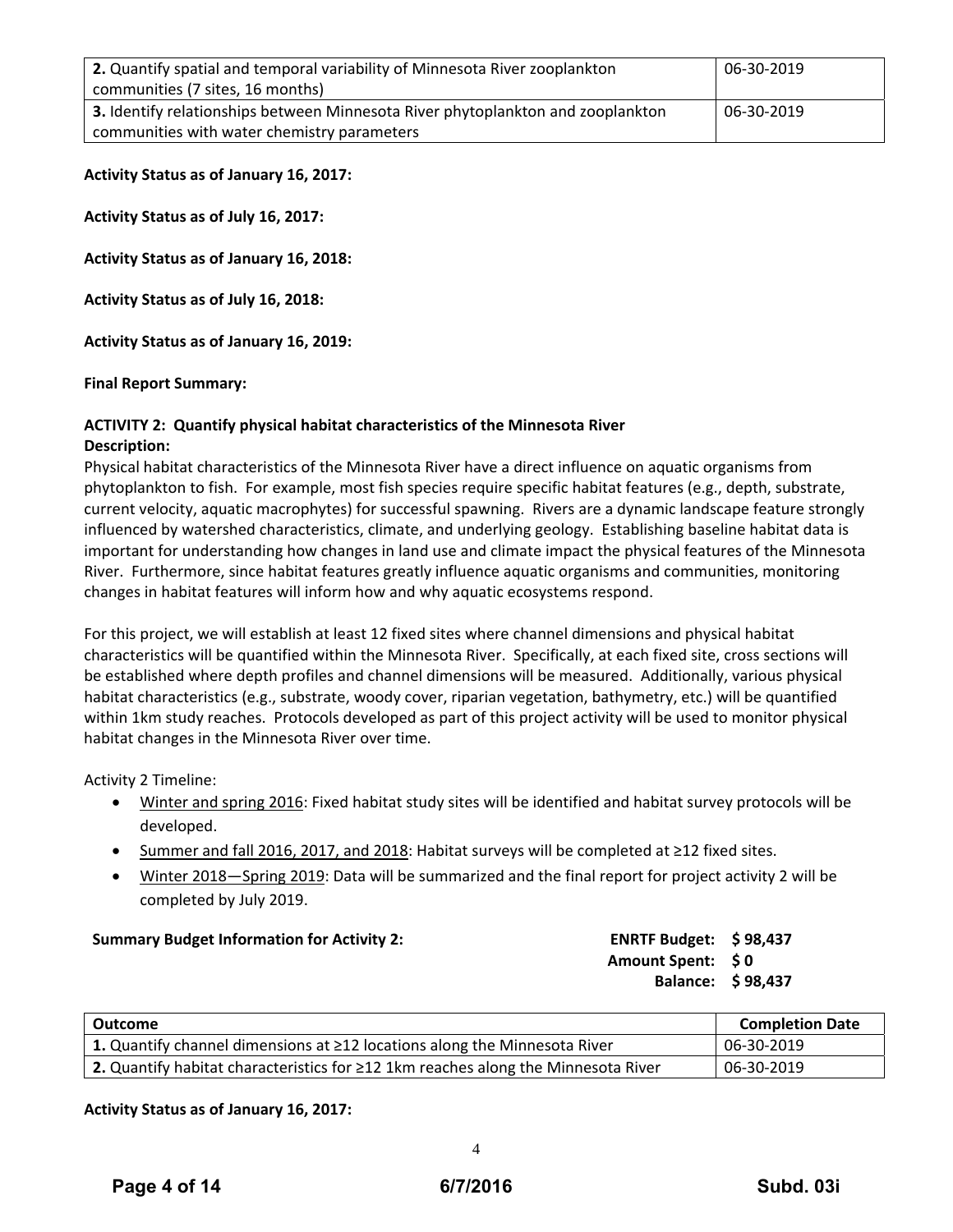**Activity Status as of July 16, 2017:**

**Activity Status as of January 16, 2018:**

**Activity Status as of July 16, 2018:**

**Activity Status as of January 16, 2019:**

# **Final Report Summary:**

#### **ACTIVITY 3: Inventory Minnesota River backwater fish communities Description:**

The floodplain is an important component of the river ecosystem and backwater habitats within the floodplain serve vital ecosystem functions. The Minnesota River floodplain contains hundreds of backwater habitats that provide valuable habitat for fish and other organisms. For fish, these backwaters can serve multiple functions from spawning and nursery habitat, to zooplankton rich foraging areas, and refuge from high‐flow conditions. For example, many nest spawning centrarchids (e.g., Bluegill *Lepomis* macrochirus, Black Crappie *Pomoxis nigromaculatus* ) utilize the lentic environment of backwaters for spawning habitat. Backwater habitats typically support greater zooplankton densities than main‐channel habitats and thus provide important foraging habitat for species such as Bigmouth Buffalo, Gizzard Shad, and Paddlefish. Some Minnesota River fish species such as Bowfin *Amia calva*, Central Mudminnow *Umbra limi*, Largemouth Bass *Micropterus salmoides*, and Weed Shiner *Notropis texanus* are almost exclusively found in backwater habitats.

All backwaters provide some form of habitat for aquatic organisms, but not all backwater habitats are equal. Size, depth, substrate, connectivity, distance from river channel, macrophyte cover, and other physical features influence the species that utilize the habitat. Changes in hydrologic characteristics resulting from climate change and land use practices can greatly influence the functionality of bacakwater habitats. For example, flood timing, frequency, magnitude, and duration regulate connectivity of backwaters to the river channel and consequently access by fish. Furthermore, sediment deposition can fill in backwaters altering or eliminating their ecosystem function.

Invasive carps are also known to extensively utilize backwater habitats for feeding and as a nursery habitat for juveniles. If invasive carps were to establish in the Minnesota River, they could compete with native fishes for space and food resources found in backwater habitats. Documenting fish communities found in Minnesota River backwaters prior to invasive carp establishment will provide the opportunity to understand how invasive carps impact backwater habitat use by native species if they become established in the Minnesota River.

Despite the importance of Minnesota River backwater habitats, very little information exists about their ecosystem functions or fish communities. For this project activity, we will develop survey protocols for sampling fish communities in backwater habitats and perform extensive fish community assessments in at least 12 Minnesota River backwaters that represent the spatial and physical diversity of backwater habitats found in the Minnesota River floodplain. Fish community assessment gears that will be evaluated and used include but are not limited to gill nets, fyke nets, boat electrofishing, and seines. Evaluated backwaters will represent the diversity of Minnesota River backwaters in regards to size, depth, connectivity, and physical attributes.

Outcomes of this project activity will increase understanding of the ecological function of Minnesota River backwater habitats and utilization of backwater habitats by Minnesota River fishes. Additionally, outcomes of this project activity will provide the DNR and other agencies with protocols for monitoring backwater fish communities and the ability to measure future changes to Minnesota River backwater fish communities. Lastly,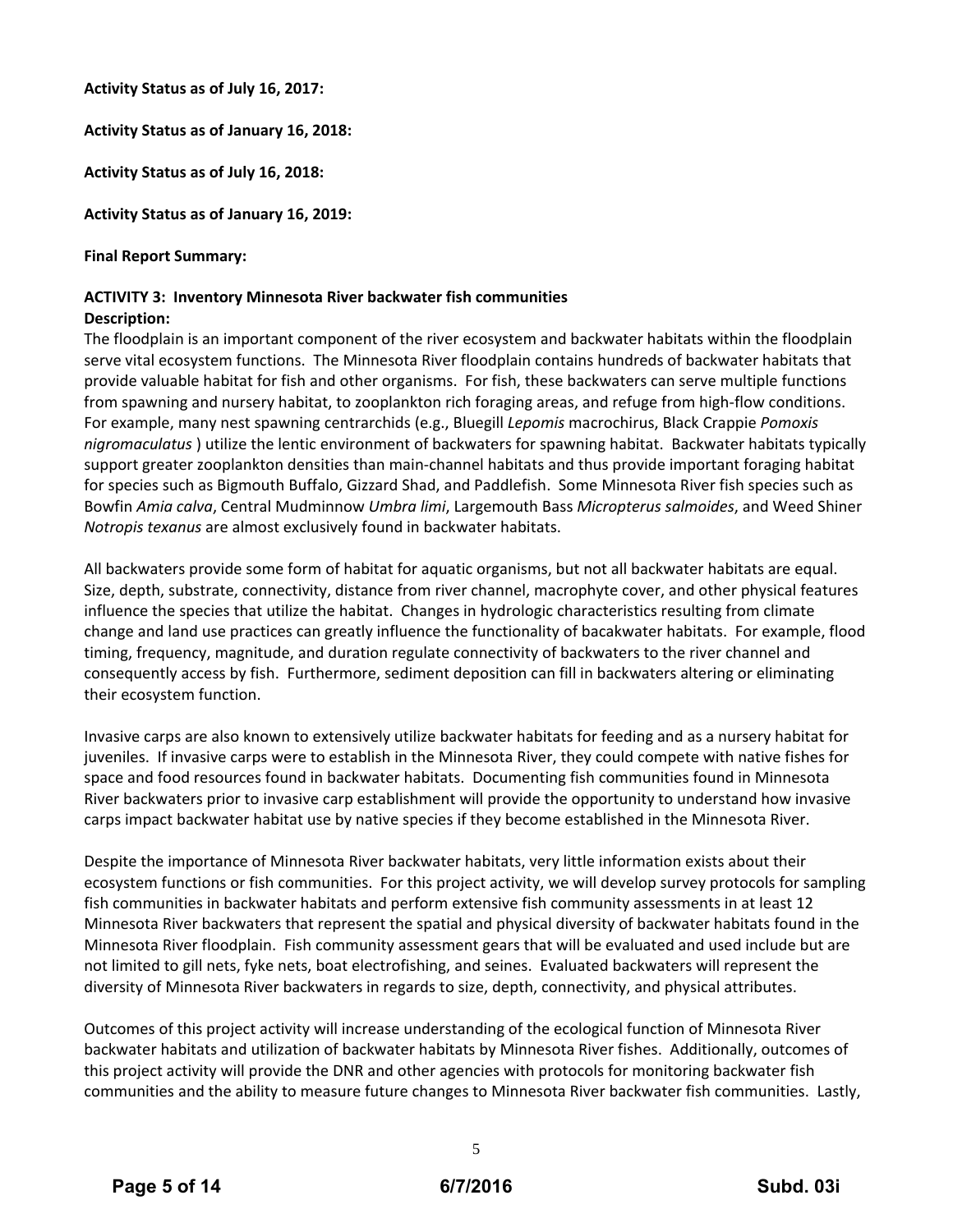outcomes of this activity will help prioritize floodplain habitats for conservation, restoration, and protection efforts.

Activity 3 Timeline:

- Winter and spring 2016: Literature will be reviewed to identify the most appropriate methods for sampling backwater fish communities.
- Winter 2016: Geographic information systems (GIS) and other tools will be used to identify candidate backwaters representative of the spatial and physical diversity of Minnesota River backwaters.
- Winter 2016‒2017 and spring 2017: Landowner permission will be obtained for access to backwaters on private property, and reconnaissance of selected backwaters will be performed.
- Summer-fall 2017 and spring-fall 2018: Comprehensive fish community assessments will be performed in at least 12 backwater habitats. Additionally, physical habitat features will be described.
- Winter 2018–2019: Data will be summarized and a final report for project activity 3 will be completed by July 2019.

# **Summary Budget Information for Activity 3: ENRTF Budget: \$ 96,437**

**Amount Spent: \$ 0 Balance: \$ 96,437**

| Outcome                                                                     | <b>Completion Date</b> |
|-----------------------------------------------------------------------------|------------------------|
| 1. Develop and evaluate fish community survey protocols for Minnesota River | 06-30-2019             |
| backwater habitats                                                          |                        |
| 2. Characterize fish communities in at least 12 Minnesota River backwaters  | 06-30-2019             |

**Activity Status as of January 16, 2017:**

**Activity Status as of July 16, 2017:**

**Activity Status as of January 16, 2018:**

**Activity Status as of July 16, 2018:**

**Activity Status as of January 16, 2019:**

**Final Report Summary:**

# **ACTIVITY 4: Evaluate population dynamics, movement, and habitat use of sensitive fish species (i.e., Shovelnose Sturgeon, Paddlefish) in the Minnesota River**

# **Description:**

Shovelnose Sturgeon are considered a sensitive large river fish species that have been negatively impacted across their native range by over harvest, habitat degradation, and habitat fragmentation (e.g., dams). Shovelnose sturgeon are also a long‐lived species that typically do not reach sexual maturity until after age five and can live more than thirty years. In recent years, shovelnose sturgeon catches have increased during fish community assessments on the Minnesota River providing evidence of an increasing population. As a result, regulations have been changed to allow a catch‐and‐release angling season. Although the Shovelnose Sturgeon is an important indicator species, very little is known about the Shovelnose Sturgeon population in the Minnesota River.

For this project activity, intensive sampling will occur at four or more study sites on the Minnesota River to capture Shovelnose Sturgeon with a variety of assessment gears (e.g., trammel nets, electrofishing, benthic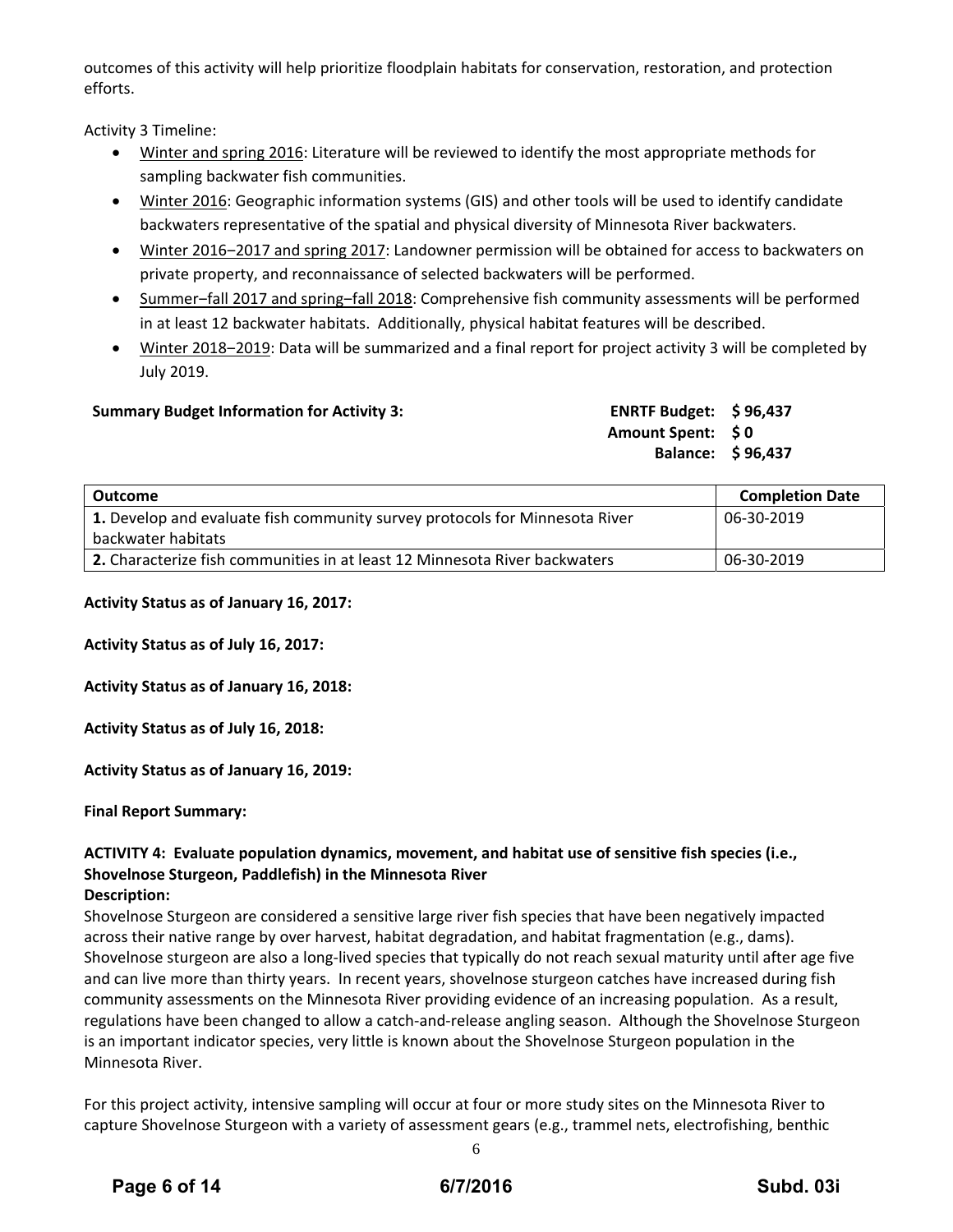trawls, hook and line). Captured Shovelnose Sturgeon will be measured for length and weight, implanted with a uniquely coded passive integrated transponder (PIT), and fin clipped. Additionally, up to five fish from each centimeter length group will have a fin ray removed for age estimation. Relative abundance, length frequency, length‐at‐age, mark‐recapture, and age estimation data will be used to estimate growth, recruitment, and mortality of the Minnesota River Shovelnose Sturgeon population in addition to population density or relative abundance.

Acoustic telemetry technology will also be utilized to evaluate seasonal movement patterns and habitat use of Shovelnose Sturgeon in the Minnesota River. Up to ten fish captured from each study site will be surgically implanted with an acoustic transmitter tag (Vemco 69 KHZ acoustic tags). The large‐scale movement of these tagged fish will be detected by six acoustic receivers (Vemco VR2W‐69KHZ) deployed into the Minnesota River. These acoustic receivers will be an important expansion to an existing array of acoustic receivers deployed throughout the Mississippi River and its major tributaries. The array of acoustic receivers provides the ability to monitor the movement of hundreds of tagged fish throughout the upper Mississippi River basin, representing a diversity of species, including invasive carps. Active tracking equipment (Vemco VR100) will also be used to locate tagged Shovelnose Sturgeon and identify finer‐scale seasonal habitat use throughout the duration of this project.

Similar to Shovelnose Sturgeon, very little is known about the Paddlefish population in the Minnesota River as Paddlefish are rarely caught by anglers or fisheries biologists. However, commercial fishermen typically encounter several Paddlefish each year while conducting seining operations in Minnesota River backwaters. During this project, DNR employees will coordinate with commercial fishermen and if Paddlefish are captured they will be surgically implanted with an acoustic transmitter tag. Telemetry data will be used to better understand migration patterns of Minnesota River Paddlefish and determine their tendency to move between the Minnesota River and Mississippi River.

This project will accelerate efforts to better understand rare and sensitive fish species of the Minnesota River. Data collected during this project will provide the foundation for future monitoring of these fish species populations and allow us to track population responses to climate change, land use alteration, and establishment of aquatic invasive species. The array of acoustic receivers deployed during this project will allow tracking of tagged fish well beyond the scope of this project, and can be utilized for future projects to better understand fish movement within the Minnesota River as well as immigration and emigration. Future captures of PIT tagged Shovelnose Sturgeon will also provide continued information about Shovelnose Sturgeon growth and movement within the Minnesota River.

Activity 4 Timeline:

- Winter 2016: Identify intensive study sites and finalize sampling plan for evaluation of Shovelnose Sturgeon population dynamics in the Minnesota River.
- Fall 2016: Deploy 6 acoustic receivers onto Minnesota River bridge pilings to track movement of acoustic tagged fish.
- Spring–Fall of 2016, 2017, 2018: Conduct Shovelnose Sturgeon sampling and tagging
- Continuously:
	- o Maintain and upload data from acoustic receivers
	- o Coordinate with commercial fishermen for opportunities to tag Paddlefish with acoustic transmitters
	- o Actively track acoustic tagged fish to identify seasonal habitat use
- Winter 2018‒Spring 2019: Summarized and analyzed data will be compiled for project activity 4 and the final report will be completed by July 2019.

# **Summary Budget Information for Activity 1: ENRTF Budget: \$ 137,688**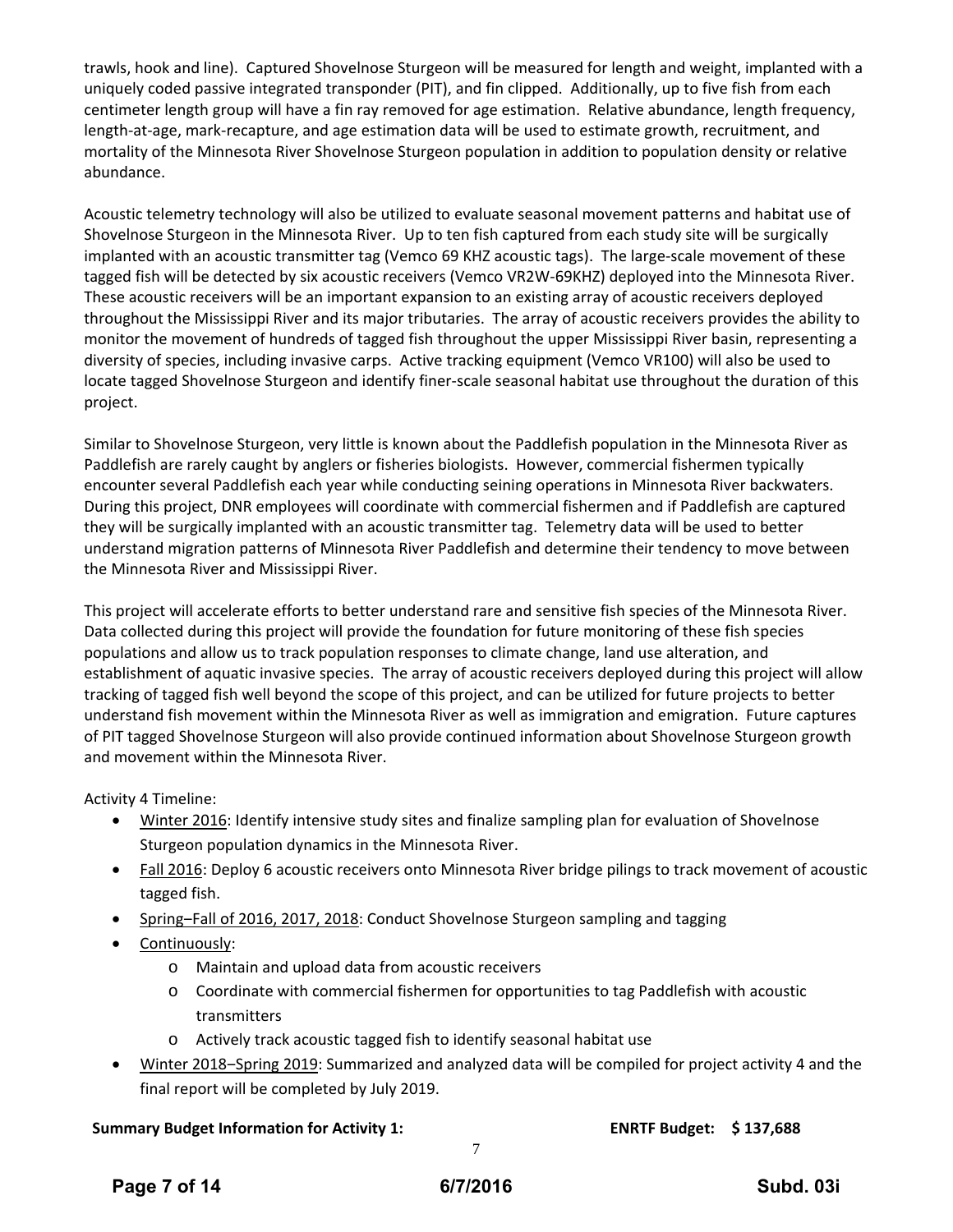# **Amount Spent: \$ 0 Balance: \$ 137,688**

| <b>Outcome</b>                                                                       | <b>Completion Date</b> |
|--------------------------------------------------------------------------------------|------------------------|
| 1. Estimate population dynamics (abundance, growth, mortality, recruitment) of       | 06-30-2019             |
| Shovelnose Sturgeon in the Minnesota River                                           |                        |
| 2. Quantify movement patterns and habitat use of tagged Shovelnose Sturgeon in the   | 06-30-2019             |
| Minnesota River                                                                      |                        |
| 3. If Paddlefish are encountered during this project, quantify movement patterns and | 06-30-2019             |
| habitat use of tagged Minnesota River Paddlefish                                     |                        |

#### **Activity Status as of January 16, 2017:**

**Activity Status as of July 16, 2017:**

**Activity Status as of January 16, 2018:**

**Activity Status as of July 16, 2018:**

**Activity Status as of January 16, 2019:**

**Final Report Summary:**

#### **V. DISSEMINATION:**

#### **Description:**

Project leaders will take advantage of all opportunities to share data and results of this project with other agencies, interested stakeholders, and the general public. At a minimum, one oral presentation will be given each year to provide project updates and preliminary results to relevant scientific audiences at state or regional conferences. Additionally, annual project updates and preliminary results will be disseminated electronically to a diverse audience. After the completion of this project, a final report for each project activity will be published as a DNR report made publicly available and one or more peer‐reviewed manuscripts will be published in appropriate scientific journals. All data collected during this project will be freely shared.

**Status as of January 16, 2017:**

**Status as of July 16, 2017:**

**Status as of January 16, 2018:**

**Status as of July 16, 2018:**

**Status as of January 16, 2019:**

**Final Report Summary:**

#### **VI. PROJECT BUDGET SUMMARY:**

#### **A. ENRTF Budget Overview:**

| <b>Budget Category</b> | <b>S</b> Amount | <b>Overview Explanation</b>                       |
|------------------------|-----------------|---------------------------------------------------|
| <b>IPersonnel:</b>     | IS321.500       | NR Fisheries Specialist 100% FTE for 36 months    |
|                        |                 | (\$175,000; 70% salary, 30% fringe), NR Fisheries |
|                        |                 | Technician 100% FTE for 30 months (\$132,000,     |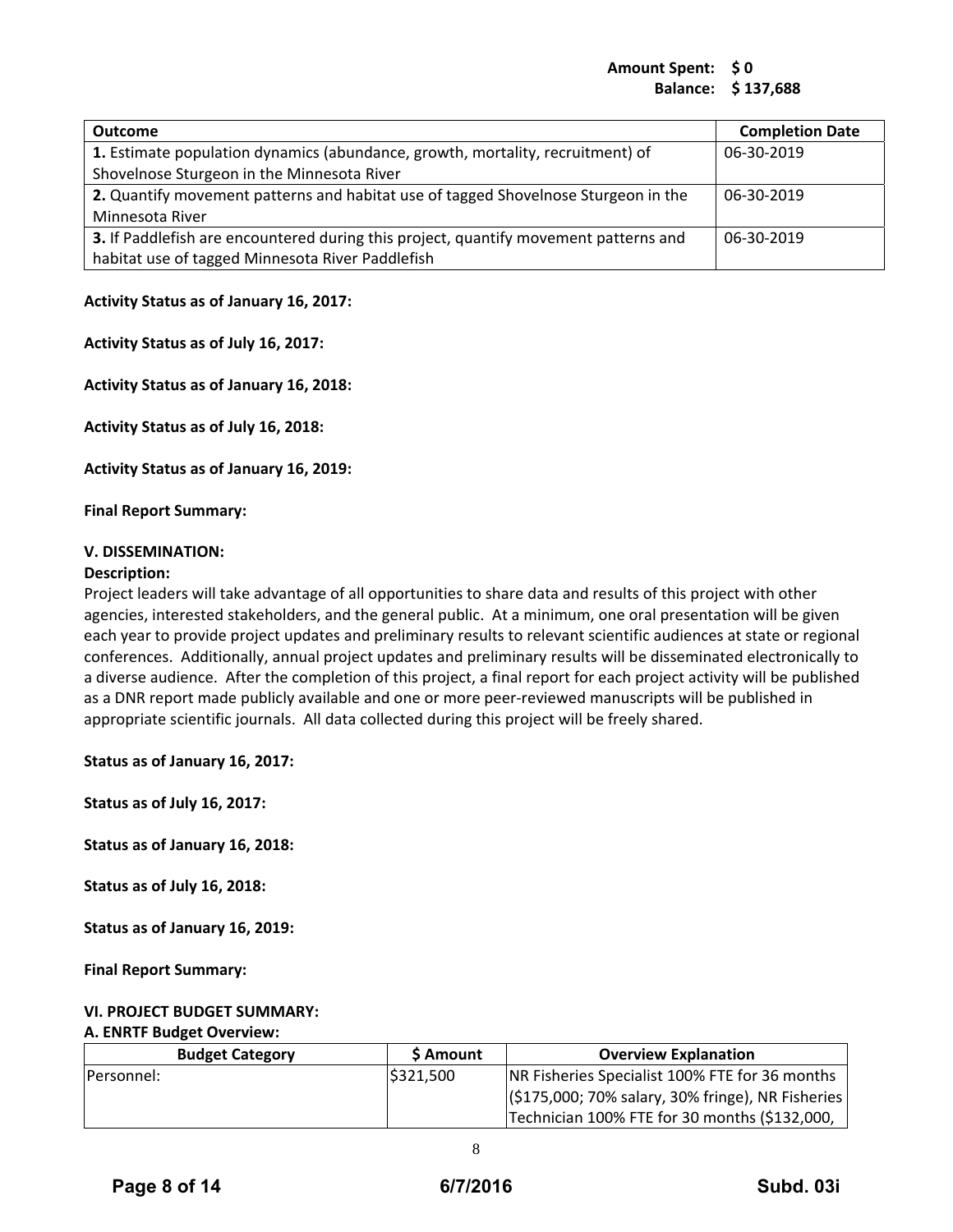|                                           |          | 70% salary, 30% fringe), and Summer Intern          |
|-------------------------------------------|----------|-----------------------------------------------------|
|                                           |          | 100% FTE for 8 months (\$14,500; 100% salary)       |
| Professional/Technical/Service Contracts: | \$57,000 | 1 contract for water chemistry analyses by the      |
|                                           |          | Minnesota Department of Agriculture                 |
|                                           |          | (\$20,000), 1 contract for phytoplankton            |
|                                           |          | analyses TBD through competitive bid                |
|                                           |          | (\$28,000), and 1 contract for zooplankton          |
|                                           |          | analyses TBD through competitive bid (\$9,000)      |
| Equipment/Tools/Supplies:                 | \$45,251 | Plankton and water sampling supplies                |
|                                           |          | (\$10,000), habitat survey supplies (\$3,000), fish |
|                                           |          | tags and telemetry equipment (\$29,000), fish       |
|                                           |          | sampling equipment (\$2,000), personal              |
|                                           |          | protective gear (\$1,251)                           |
| Capital Expenditures over \$5,000:        | \$6,500  | <b>VEMCO VR100 Manual Acoustic Receiver</b>         |
| Travel Expenses in MN:                    | \$34,500 | \$31,500 for fleet expenses (mileage) and \$3,000   |
|                                           |          | for in-state travel expenses (meals and lodging)    |
| Other:                                    | \$35,249 | Direct and necessary expenses: Human                |
|                                           |          | Resources Support (\$8,963), IT Support             |
|                                           |          | (\$15,367), Safety Support (\$2,113), Financial     |
|                                           |          | Support (\$6,507), Communications Support           |
|                                           |          | (\$1,236), Planning Support (\$829), and            |
|                                           |          | Procurement Support (\$235) necessary to            |
|                                           |          | accomplishing funded programs/projects.             |
| TOTAL ENRTF BUDGET: \$500,000             |          |                                                     |

**Explanation of Use of Classified Staff:** Zero classified staff will be funded by this project. The three positions funded by this project (NR Specialist, NR Technician, and Summer Intern) will be unclassified staff funded specifically for and only for this project. Classified staff, such as the project manager, will provide some in‐kind contributions to the project (≈\$67,000).

# **Explanation of Capital Expenditures Greater Than \$5,000:**

The only capital expenditure greater than \$5,000, will be for the purchase of a Vemco VR100 manual acoustic receiver (approximately \$6,500). The VR100 receiver will be used for project activity 4 to manually track and identify the location of Shovelnose Sturgeon and Paddlefish implanted with acoustic transmitter tags. This equipment will continue to be used by the DNR to track tagged fish beyond the completion of this project.

# **Number of Full‐time Equivalents (FTE) Directly Funded with this ENRTF Appropriation:** 6.16FTEs

# **Number of Full‐time Equivalents (FTE) Estimated to Be Funded through Contracts with this ENRTF Appropriation:** 0 FTEs

# **B. Other Funds:**

| <b>Source of Funds</b>                         | \$ Amount<br>Proposed | \$ Amount<br><b>Spent</b> | <b>Use of Other Funds</b>                                                                                                                                        |
|------------------------------------------------|-----------------------|---------------------------|------------------------------------------------------------------------------------------------------------------------------------------------------------------|
| <b>State</b>                                   |                       |                           |                                                                                                                                                                  |
| DNR facilities & services (In-kind<br>Support) | \$9,000               | \$0                       | Office space, office overhead, technical<br>& field support                                                                                                      |
| Existing DNR equipment (In-<br>Kind Support)   | \$14,000              | \$14,000                  | Boats, sampling equipment (fyke nets,<br>gill nets, trawls, seines), microscopes,<br>lab supplies, etc. This equipment is<br>already owned and maintained by the |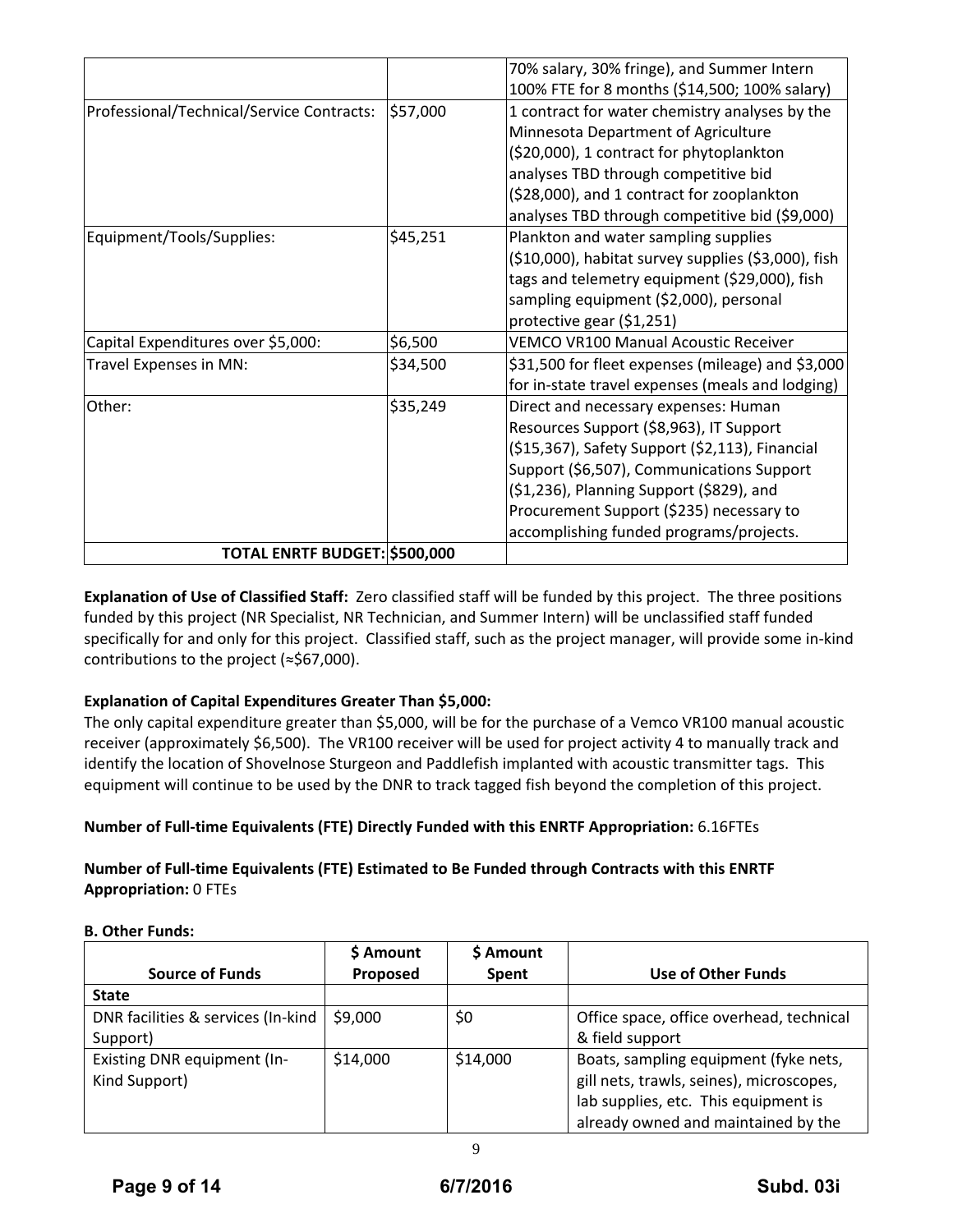|                                       |          |          | DNR, and will continue to be used by<br>the DNR for various other fisheries<br>projects.                                                                                                    |
|---------------------------------------|----------|----------|---------------------------------------------------------------------------------------------------------------------------------------------------------------------------------------------|
| DNR staff salary (In-Kind<br>Support) | \$67,500 | \$0      | Tony Sindt (Project Manager) - 25% FTE<br>for 36 months, Brian Schultz (Project<br>Supervisor) - 5% FTE for 36 months, and<br>Jodie Hirsch (Zooplankton Analyses) -<br>4% FTE for 36 months |
| <b>TOTAL OTHER FUNDS:</b>             | \$90,500 | \$14,000 |                                                                                                                                                                                             |

**VII. PROJECT STRATEGY:**

#### **A. Project Partners:** N/A

# **B. Project Impact and Long‐term Strategy:**

Outcomes of this project will be directly or indirectly used to A) enhance fundamental understanding of the Minnesota River ecosystem; B) measure future impacts of land conversion, climate change, aquatic invasive species, and conservation efforts; C) inform monitoring of Minnesota River ecological health; and D) guide future management, restoration, and protection efforts. Although this project is largely focused on gathering foundational data, outcomes from this project may have direct uses for improving the health of the Minnesota River. For instance, quantifying plankton communities in the Minnesota River will provide information necessary for predicting and quantifying impacts of invasive carps if they become established in the Minnesota River; baseline habitat data can be used to measure the success of future conservation efforts aimed at increasing channel stability and reducing sedimentation; building an understanding of backwater habitat functionality and fish communities can help guide conservation and restoration efforts for maximized floodplain habitat value; and telemetry data may be used to identify important Shovelnose Sturgeon spawning habitats that warrants special protection.

The Minnesota River is an important geological, biological, and recreational resource for all Minnesotan's. Accordingly, the DNR Section of Fisheries has recently dedicated one full‐time fisheries specialist to managing Minnesota River fisheries and monitoring long‐term biological health. The value and effectiveness of this DNR position will be exponentially increased by the accelerated development of sampling protocols and establishment of baseline ecological datasets resulting from this project. As a result, future DNR sampling efforts can build upon the outcomes of this project, and focus on measuring change and monitoring ecosystem health rather than collecting initial baseline data. Additionally, external funds will be continually sought to increase the DNR's capacity to build upon the outcomes of this project and share data with other entities.

#### **C. Funding History:**

| <b>Funding Source and Use of Funds</b>                                  | <b>Funding Timeframe</b> | \$ Amount       |
|-------------------------------------------------------------------------|--------------------------|-----------------|
| The type and extent of data collection proposed for this project has    | 1959-Present             | Est. \$700,000- |
| never been done by the DNR Section of Fisheries. However, DNR           |                          | \$1,000,000     |
| Section of Fisheries has conducted fisheries assessments and other      |                          | from Game       |
| surveys on the Minnesota River which helped inform and develop          |                          | and Fish funds  |
| this project. Past efforts on the Minnesota River include fish          |                          |                 |
| population assessments (1959, 1966, 1971, 1985, 1992, 1998,             |                          |                 |
| 2004), annual fish index of biotic integrity surveys (2003-2015),       |                          |                 |
| creel surveys (1998), and Flathead Catfish assessments (1989-2000,      |                          |                 |
| 2008-2009, 2013-present).                                               |                          |                 |
| Minnesota River Specialist: Starting in 2014, the DNR Section of        | 2014–Present             | Est. \$180,000  |
| Fisheries dedicated one full-time fisheries specialist for inventorying |                          | from Game       |
| and managing Minnesota River fisheries and with limited                 |                          | and Fish funds  |
| monitoring aspects to address long-term biological health. The          |                          |                 |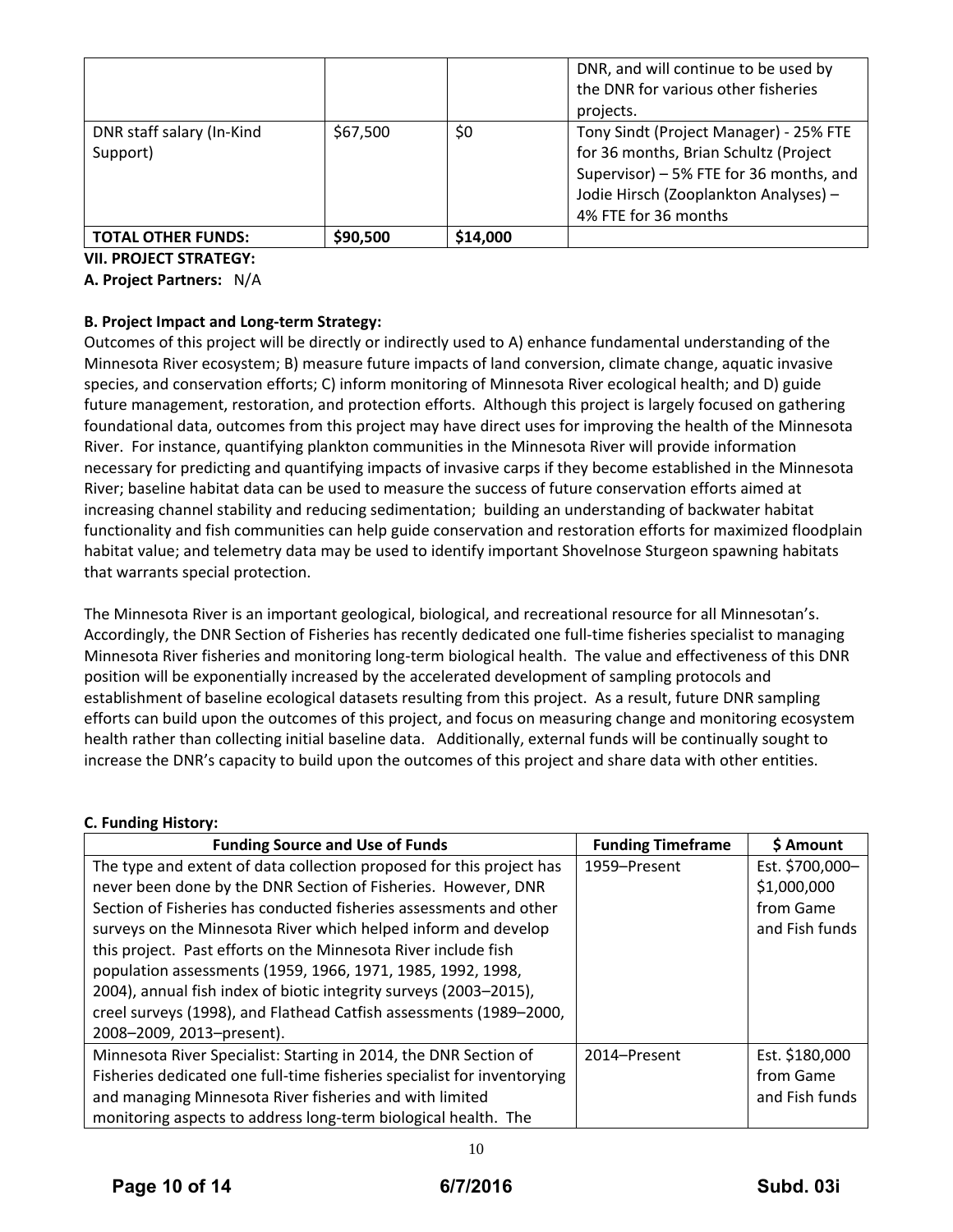| Minnesota River Specialist is the designated project manager that<br>contributed to the development of this project and will dedicate at<br>least 25% of his time to coordinating and managing this project (in-<br>kind support).                                                                                                                                                                                                                                                                                           |              |         |
|------------------------------------------------------------------------------------------------------------------------------------------------------------------------------------------------------------------------------------------------------------------------------------------------------------------------------------------------------------------------------------------------------------------------------------------------------------------------------------------------------------------------------|--------------|---------|
| Many past surveys and reports by various agencies and<br>organizations (e.g., Minnesota Pollution Control Agency, Minnesota<br>State University- Mankato, DNR Division of Ecological & Water<br>Resources, University of Minnesota, United State Geological Survey)<br>have contributed to the existing knowledge about the Minnesota<br>River ecosystem and helped inform the development of this project.<br>However, these LGUs have not been able to fund or collect the<br>targeted information listed in this project. | 1965–Present | Unknown |

# **VIII. FEE TITLE ACQUISITION/CONSERVATION EASEMENT/RESTORATION REQUIREMENTS:**

# **A. Parcel List:** N/A

**B. Acquisition/Restoration Information:** N/A

**IX. VISUAL COMPONENT or MAP(S):** See attached visual.

# **X. RESEARCH ADDENDUM:** N/A

# **XI. REPORTING REQUIREMENTS:**

Periodic work plan status update reports will be submitted no later than January 16, 2017; July 16, 2017; January 16, 2018; July 16, 2018; and January 16, 2019. A final report and associated products will be **submitted between June 30 and August 15, 2019.**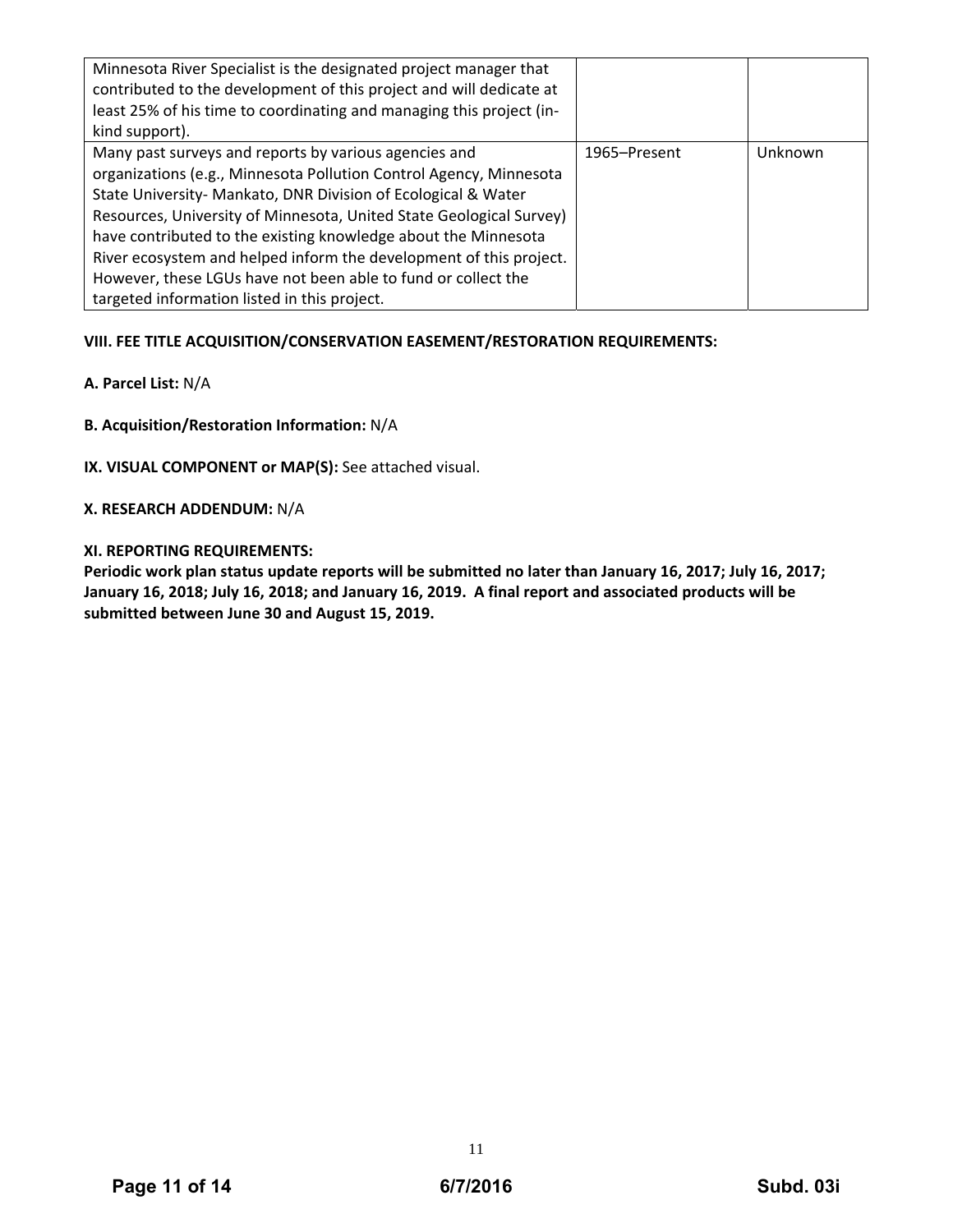# **ACCELERATING COLLECTION OF BASELINE ECOSYSTEM DATA WILL ALLOW US TO UNDERSTAND HOW THESE FACTORS**



# **IMPACT THESE VITAL ELEMENTS**









# OF THE MINNESOTA RIVER ECOSYSTEM